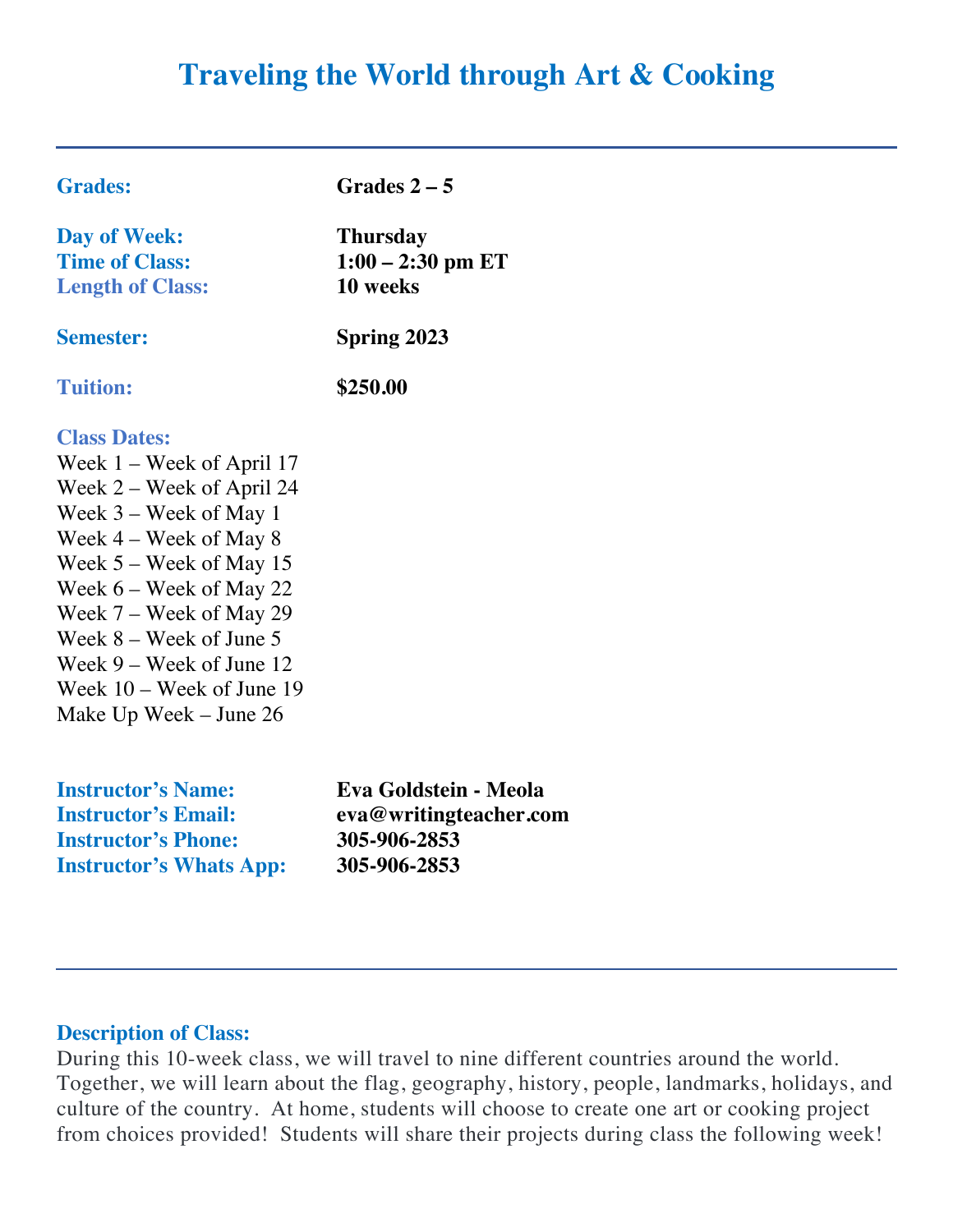Students will be provided with a passport in which they will record favorite facts, draw the flag and more!

As a final project, each student will choose one country that we did not learn about (not including the United States) and prepare a 4-minute presentation about the country. They will share the location, flag, holidays, culture, religion, landmarks etc. about this country. All materials and details will be provided during class three.

## **Class Approach:**

Participation is an absolute to make the most of this class.

## **Textbook:**

All materials will be provided to the student. Map of the World.

## **Additional Supplies/Resources Needed:**

- Internet Access
- Access to printer
- Access to smart phone or tablet to record project presentation
- Access to POWER POINT to create project (optional)
- Basic art supplies
	- o Poster Board, Colored Paper
	- o Crayons, Markers, Colored Pencils
	- o Some type of container or box
	- o Various art supplies to complete projects

#### **Requirements:**

Class Attendance, Participation, Discussion

## **Weekly Homework:**

Approximately one hour weekly. Mapping skills and creative art/cooking project.

#### **Attendance Policies:**

Students are strongly encouraged to attend live classes but are not required to attend live classes. However, students who do miss a class, for whatever reason, will be responsible for viewing the class recording and completing assignments. Recordings of each class are usually available within 24 hours of the class meeting and may then be accessed 24/7 from the course class pages. Students may also review recorded classes at any time.

#### **Participation Policy:**

Active participation is essential for maintaining the best learning environment. It is also a fun part of learning.